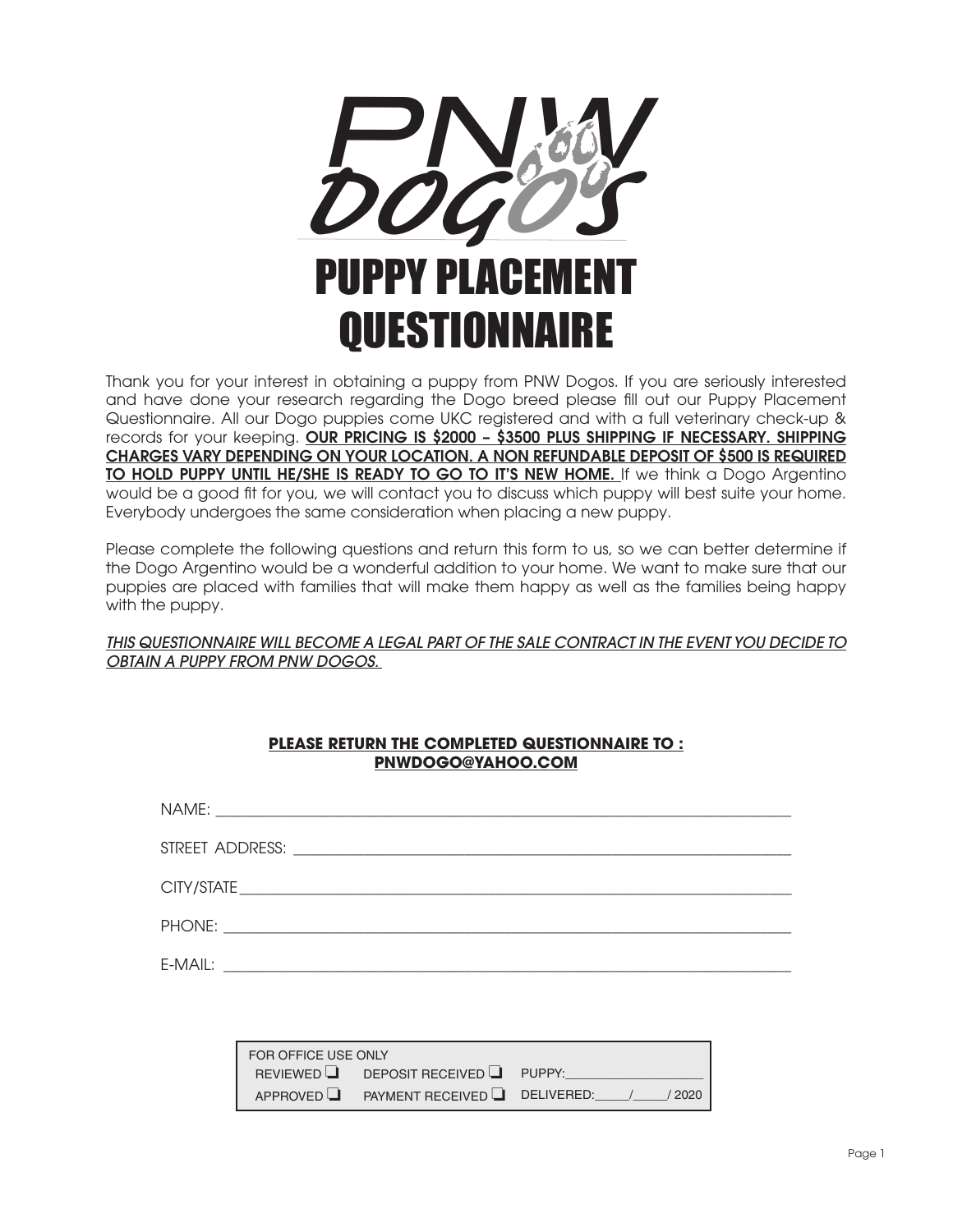

## **PUPPY PLACEMENT QUESTIONNAIRE**

1. HOW DID YOU HEAR ABOUT THE BREED AND OUR KENNEL?

| 2. DO YOU CURRENTLY OWN ANY DOGS? YES $\Box$ NO $\Box$<br>IF YES,    |
|----------------------------------------------------------------------|
|                                                                      |
| 3. WHAT BREEDS HAVE YOU EVER OWNED?                                  |
|                                                                      |
|                                                                      |
|                                                                      |
| 4. WHAT HAPPENED TO THE DOGS YOU NO LONGER OWN?                      |
|                                                                      |
|                                                                      |
|                                                                      |
|                                                                      |
| 5. WHICH BREEDS DID YOU OWN THAT WERE NOT WHAT YOU EXPECTED AND WHY? |
|                                                                      |
|                                                                      |
|                                                                      |
|                                                                      |
|                                                                      |
| 6. WHICH BREEDS WERE YOU QUITE HAPPY WITH?                           |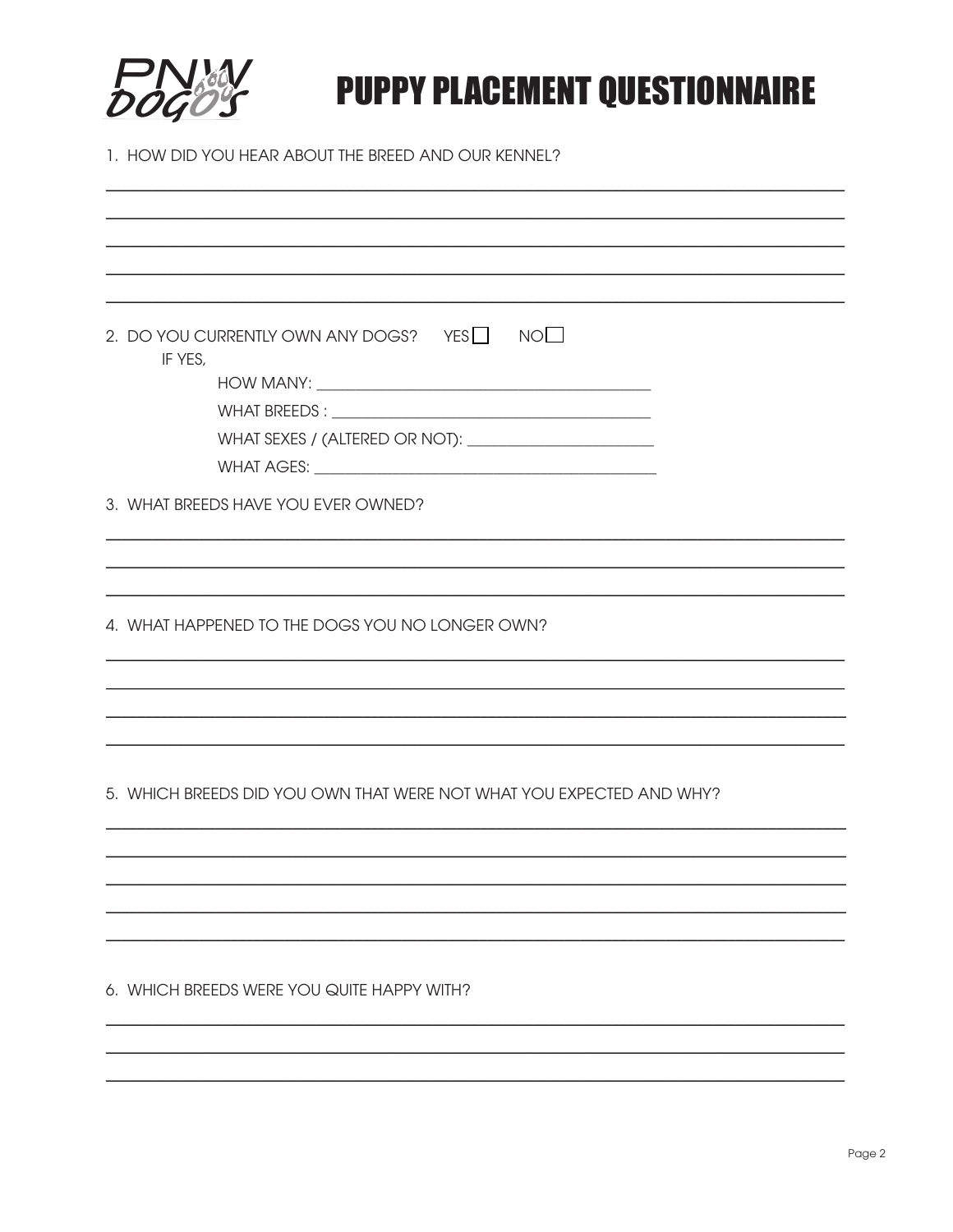

## **PNW**<br>DOGO'S PUPPY PLACEMENT QUESTIONNAIRE

7. IF YOU HAVE CHILDREN, WHAT ARE THEIR AGES?

| 8. HAVE YOUR CHILDREN, OR WILL YOUR CHILDREN BE TRAINED ON PROPER TREATMENT OF A PET?                                                                                           |
|---------------------------------------------------------------------------------------------------------------------------------------------------------------------------------|
| 9. WHAT WILL BE THE PRIMARY HOME FOR YOUR DOGO?                                                                                                                                 |
|                                                                                                                                                                                 |
| NO<br>10. DO YOU PLAN ON CRATE TRAINING YOUR DOGO? YES                                                                                                                          |
| 11. DO YOU RENT $\Box$ , OWN $\Box$ , IS YOUR HOME A SINGLE FAMILY DWELLING $\Box$ , DUPLEX $\Box$ ,<br>TOWNHOUSE $\Box$ , CONDO $\Box$ OR APARTMENT $\Box$ ?                   |
| 12. DO YOU, OR WILL YOU HAVE A FENCED YARD FOR YOUR DOGO?                                                                                                                       |
|                                                                                                                                                                                 |
| 13. WOULD YOU BE WILLING TO TAKE YOUR DOGO TO PROFESSIONAL TRAINING CLASSES AS THIS IS<br>HIGHLY SUGGESTED TO SOCIALIZE AND TO MAKE IT A GOOD REPRESENTATIVE OF THE DOGO BREED? |
| YES    <br>14. DO YOU HAVE ANY INTEREST IN SHOWING YOUR DOGO IN COMPETITION?<br>NO I                                                                                            |
| 15. DO YOU HAVE ANY INTEREST IN HUNTING WITH YOUR DOGO? YES<br>$N$ $\circ$ $\Box$                                                                                               |
| 16. WHAT ATTRACTS YOU TO THE DOGO?                                                                                                                                              |
|                                                                                                                                                                                 |
|                                                                                                                                                                                 |
|                                                                                                                                                                                 |
| NO <sub>1</sub><br>YES<br>17. DO YOU INTEND TO SPAY/NEUTER YOUR DOGO?                                                                                                           |
| NO<br>YES<br>18. ARE YOU PRESENTLY A DOG BREEDER?                                                                                                                               |